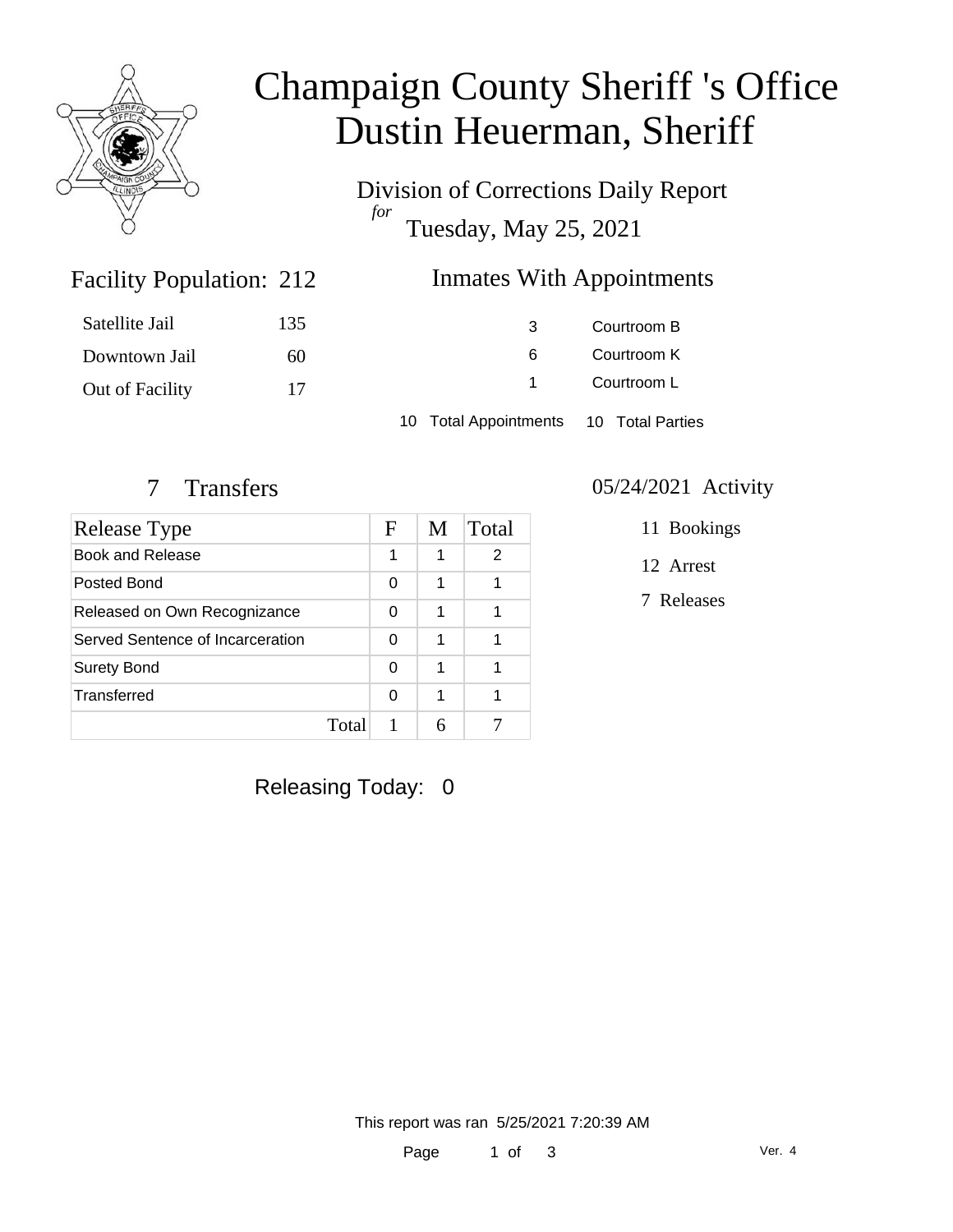

# Champaign County Sheriff 's Office Dustin Heuerman, Sheriff

Division of Corrections Daily Report *for* Tuesday, May 25, 2021

#### Custody Status Count

Electronic Home Dentention 16

Felony Arraignment 1

- Felony Pre-Sentence 6
- Felony Pre-Sentence DUI 1
	- Felony Pre-Trial 119
- Felony Sentenced CCSO 3
- Felony Sentenced IDOC 37
- Felony Sentenced Other 2
	- Hold Other 1
	- Hold Sentenced IDOC 1
- Misdemeanor Arraignment 6
	- Misdemeanor Other 1
	- Misdemeanor Pre-Trial 7
		- Petition to Revoke 4
		- Remanded to DHS 5
	- Traffic Sentenced CCSO 2
		- Total 212